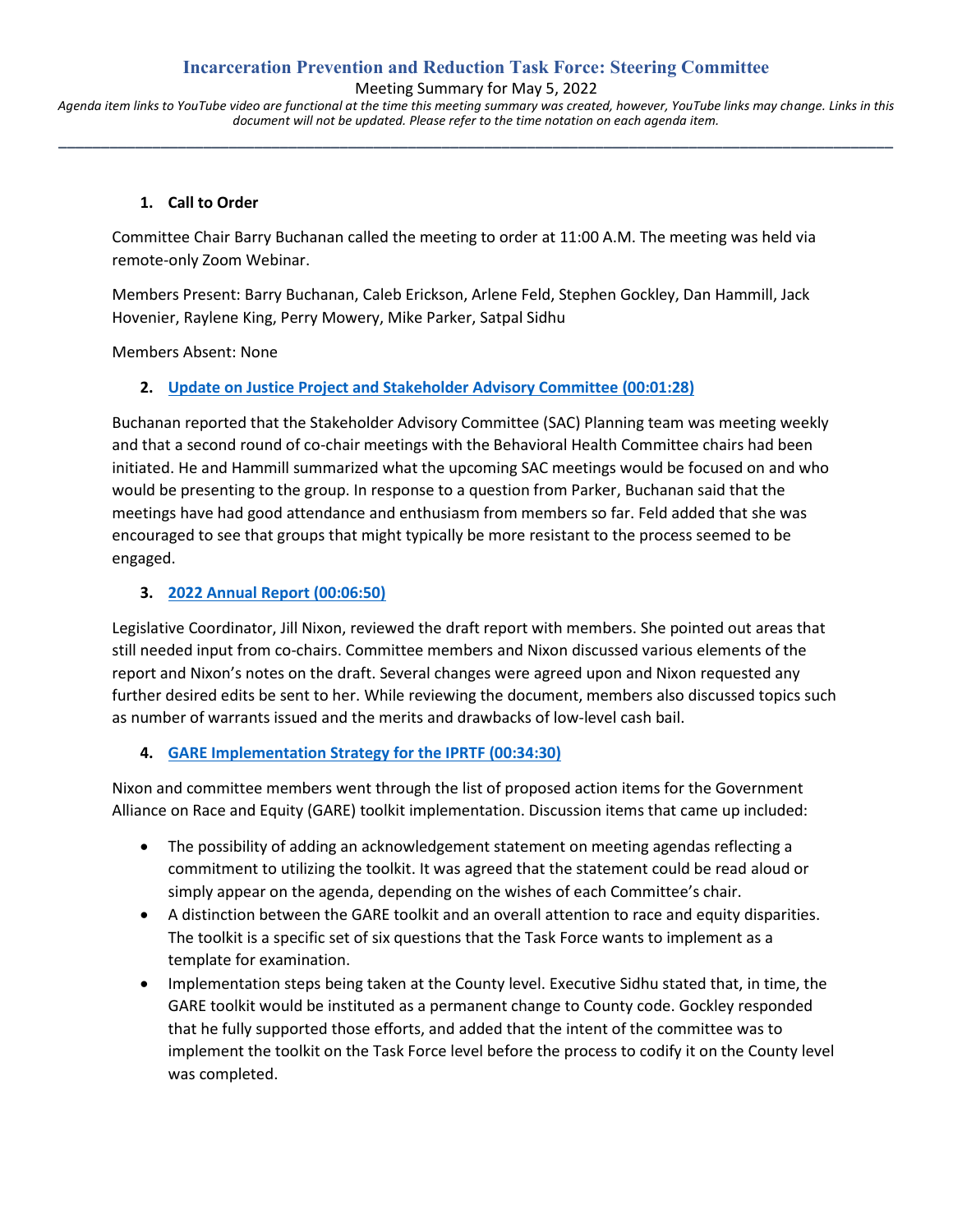Meeting Summary for May 5, 2022

*Agenda item links to YouTube video are functional at the time this meeting summary was created, however, YouTube links may change. Links in this document will not be updated. Please refer to the time notation on each agenda item.* **\_\_\_\_\_\_\_\_\_\_\_\_\_\_\_\_\_\_\_\_\_\_\_\_\_\_\_\_\_\_\_\_\_\_\_\_\_\_\_\_\_\_\_\_\_\_\_\_\_\_\_\_\_\_\_\_\_\_\_\_\_\_\_\_\_\_\_\_\_\_\_\_\_\_\_\_\_\_\_\_\_\_\_\_\_\_\_\_\_\_\_\_\_\_\_\_\_\_**

- Getting Task Force members who are not County employees access to the GARE portal. Nixon reported that steps are being taken to do this, but members would not be able to engage in the interactive elements and would be limited to the Steering Committee at least initially. Gockley suggested further discussion with County staff, saying he would like to see a reconsideration of those limitations.
- Having a Council office staff member review the GARE portal on a regular basis and send out any information that seems relevant to Task Force members.

# **5. [IPRTF communications contract draft scope of work](https://www.youtube.com/watch?v=589wdIVJAyM&t=3290s) (00:54:50)**

Nixon showed committee members the draft Statement of Work for the communications consultant. No members had feedback on the Statement at the time of the meeting.

## **6. [IPRTF budget for 2023-2024 biennium](https://www.youtube.com/watch?v=589wdIVJAyM&t=3420s) (00:57:00)**

Nixon told committee members that requests should be in by the end of May. She clarified that they were not looking at funding for programs, but rather operating funds for the Task Force itself. Members discussed how much they needed to request. They considered needs and factors such as:

- The ongoing needs for ongoing regular communication with the public after the consultant is finished with their work
- Whether or not we have physical space for potential in-person meetings
- Possible consulting or analytic work to implement a cross-platform data analysis system
- The Pre-Trial Processes Workgroup's need for data on the pre-trial risk assessment and enhancing pre-trial services monitoring
- A need for a full-time person to gather data and make regular reports on what is going on in the criminal justice system to provide greater transparency to the public

Buchanan asked Nixon to put this item on the agendas for upcoming committee meetings.

## **7. [Items for the next IPRTF agenda](https://www.youtube.com/watch?v=589wdIVJAyM&t=4354s) (01:12:34)**

Nixon went over the items already slated for the next meeting. She suggested adding a conversation about making a formal recommendation to the County regarding funding for infrastructure, software, and staff to achieve the data needs that were talked about during the budget conversation. Gockley added that as the Law and Justice Council, they could make a recommendation to hire a consultant to help figure out what we need in that regard. Members agreed to add that discussion to the agenda.

## **8. [Other Business](https://www.youtube.com/watch?v=589wdIVJAyM&t=4550s) (01:15:50)**

Buchanan reported that he and Nixon have been discussing the future of Task Force meetings. Nixon summarized the upcoming changes to current Open Public Meeting Act requirements. She said that all members can still participate remotely, but a physical space will need to be provided for the public. She added that their normal in-person space is no longer available. She gave some alternatives that may be viable. Members discussed possible meeting spaces and the idea of having all IPRTF members continue